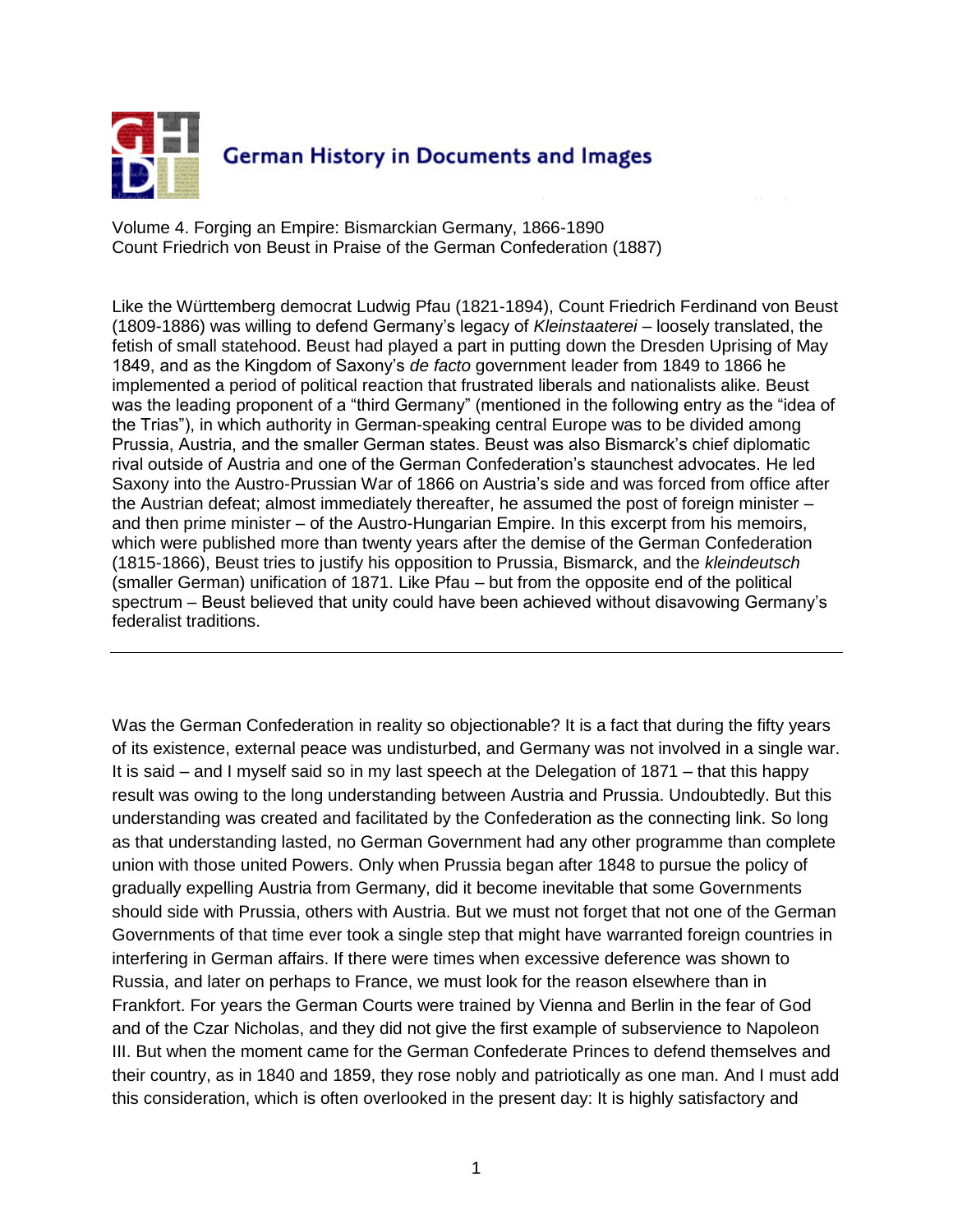desirable to be always hearing of the German Empire and its Allies for the preservation of peace. But the more welcome the result of these efforts, the more essential is their necessity. This is a logical and irrefragable conclusion. In the days of the German Confederation we heard little of such efforts, because peace was regarded as a matter of course – which it has ceased to be since 1866 and 1870.

The severe judgment passed on the Confederation was extended to the system of Federal Union, and the restrictions on the independence of the Federal States. But can it be forgotten that the representative system did not owe its origin and development to the two great Powers, in whose dominions it was only introduced after having flourished for twenty or thirty years in the German Central States, in spite of the opposition of Vienna and Berlin? Can it be maintained that this system, which has long been identified with progress in Germany, as in France and Italy, only acquired full development and respect in the German Empire? There are still many who advocate the imposition of limits to popular representation; but not one of them will assert that the time will not come when the representative system will be wanted, not as a curb for the higher, but as a safety-valve for the lower classes. These times are sure to come, and a grave responsibility will fall on those who are now using their power to bring that system into discredit.

Not only in this sphere of political organisation, but also in legislation and administration, it was the smaller and not the great States that took the lead and did much that was beneficial. I will instance the construction of railways. The Nürnberg-Fürth line was the first short railway in Germany, and the Leipzig-Dresden, afterwards continued to Magdeburg, was the first long one. I was Secretary of Legation at Berlin when the Committee of the Leipzig-Dresden railway was formed. How many times did I hear sneering remarks on "the Saxon wiseacres!" The Minister of Foreign Affairs, who became later on my uncle by marriage, confidentially warned me not to have anything to do with this undertaking. And need I remind my readers how powerfully arts and sciences were promoted by the multiplicity of the German cities where Kings held their Court? It may be retorted that there is nothing to prevent the Minor States from continuing to pursue this beneficial course. But I must point out that there is more than one of the most important branches of legislation and administration in which they are no longer able to have a decisive voice. There is further a lack – from what causes I need not state – of that spirit of mutual emulation among the independent sovereigns which was so powerful in promoting many undertakings.

## $[ \ldots ]$

And how strangely has the idea of the Trias,<sup>\*</sup> which I represented, been distorted! It is worthy of notice that this combination, [ . . . ] never received any sympathy in foreign countries, least of all in France. The French Cabinet perceived plainly what Germany was so blind as to ignore, that the third group could not be tampered with, and that it would be the best bulwark against special

 $\overline{a}$ \* The scheme for dividing Germany into three groups, composed of Austria, Prussia, and the smaller States.